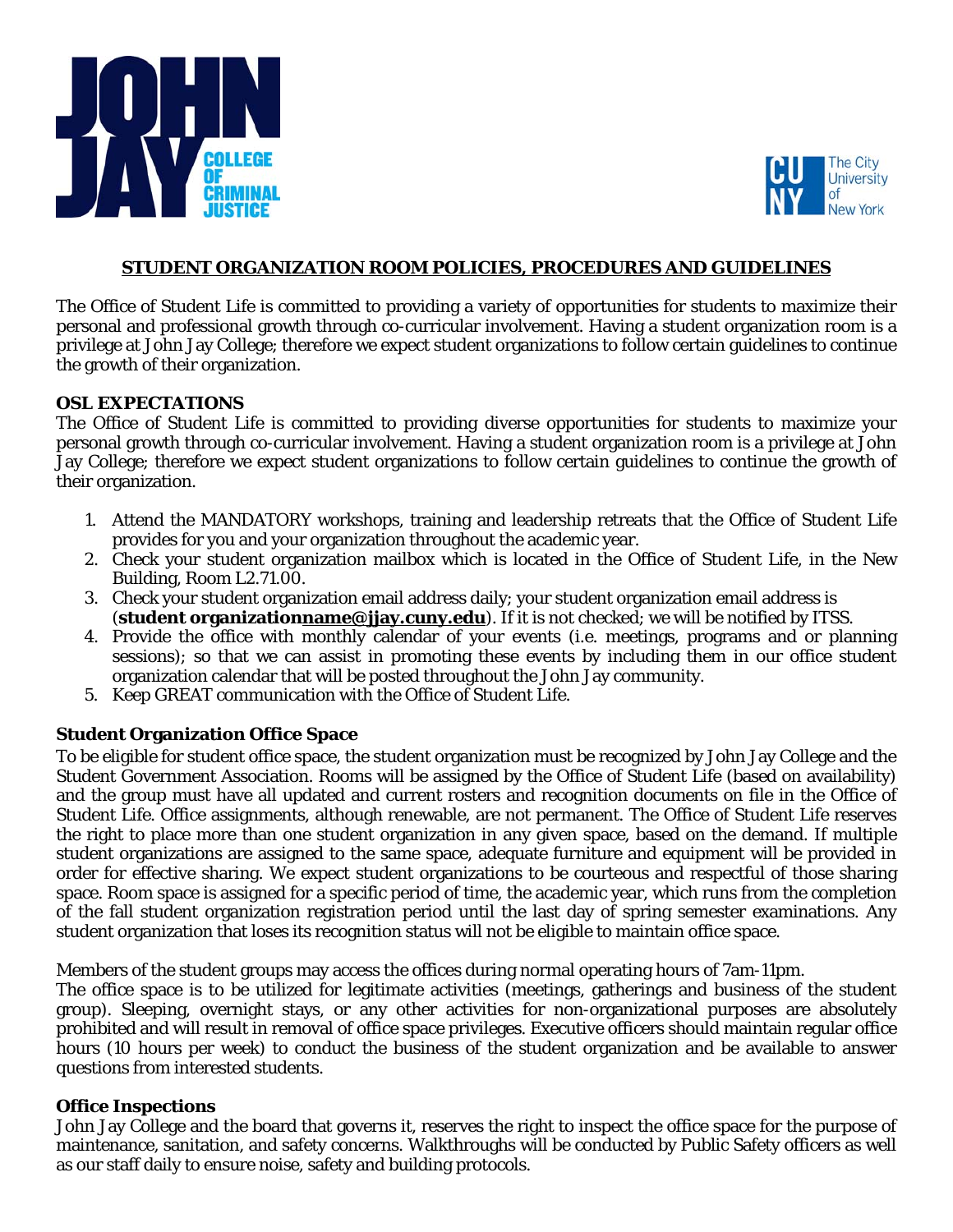# **Temporary Closing of Office Space**

During John Jay College breaks (Winter, Spring and Summer), when student groups will not be accessing student office space regularly, the following process should be completed in order to ensure a safe environment (groups will have access to offices during breaks pending access approval from the Office of Student Life and according to building hours):

- Removal of all perishable property and any food items
- Unplug all electrical appliances
- Remove all trash
- Clean off all desks, chairs, cabinets, etc…
- Remove any paper from windows or doors
- Turn off all lights
- Shut and lock all doors

# **Student Organization Room Keys**

Only the Executive Board of the organization (President, Vice President, Treasurer and Secretary) is eligible to receive student organization room keys upon completion of the compliance paperwork and Key Authorization Form signed by the Director of Student Life. Each executive member of the group will receive notification through their student organization email account to report to the Office of Public Safety, room 530T to pick up and sign for their key. Student organization room locks are changed every year, and student organizations must meet compliance requirements in order for the executives to receive new keys to their student organization room. The key must be returned by the end of the academic year (or as executive members change) to the Office of Public Safety. If the key is not returned, the Office of Student Life will charge the student with the cost of changing the locks and replacing the key (\$25 replacement fee and \$50 for a lock replacement). The President of the organization must provide the Office of Student Life an updated executive member list (President, Vice President, Treasurer and Secretary); only the names of these individuals listed will be eligible for a "key run" (a key run is when someone is locked out of their room and a Public Safety officer has to come and open it for them). Key runs will be done through the Office of Public Safety and can ONLY be signed by a HEO staff member in the Office of Student Life.

# **Student Organization Email and Mailboxes**

Student organizations will receive their own mailbox in the Office of Student Life. Each student organization will also be assigned a student organization e-mail address for their business and membership use (please contact the Office of Student Life for passwords and access). It is IMPERATIVE that all student organization executive board members check their student and student organization email accounts at least three (3) times a week.

### **Telephone, Voicemail and Network Access**

Each organization will be provided with a phone, a phone number, voicemail, computer and internet access. The systems are John Jay College-based systems; all equipment shall remain in the office at all times.

### **Office Furniture/Equipment**

The organization will be provided with basic furniture and equipment. The organization is responsible for the furniture within the space at move-in as per the Office of Student Life Inventory Form. Any furniture present at move-in must be present at move-out. Furniture may not be removed due to lack of storage, and shall remain in the offices assigned. Moving furniture from other areas of John Jay College is strictly prohibited. For safety reasons, any additional furniture/equipment that the student organization would like to bring into the office must first be approved by the Office of Student Life. Equipment with open heat coils or heating elements is strictly prohibited.

# **Office Conduct**

Student organizations shall not use their designated office space to conduct or support commercial activities or personal social events. Student organizations shall not participate in ANY action involving *physical* or *mental abuse*, *harassment*, *intimidation* of which threatens or endangers the health, well-being or safety of any person. Also there will be NO consumption or possession of *alcohol*, *drugs*, or *paraphernalia* in the space.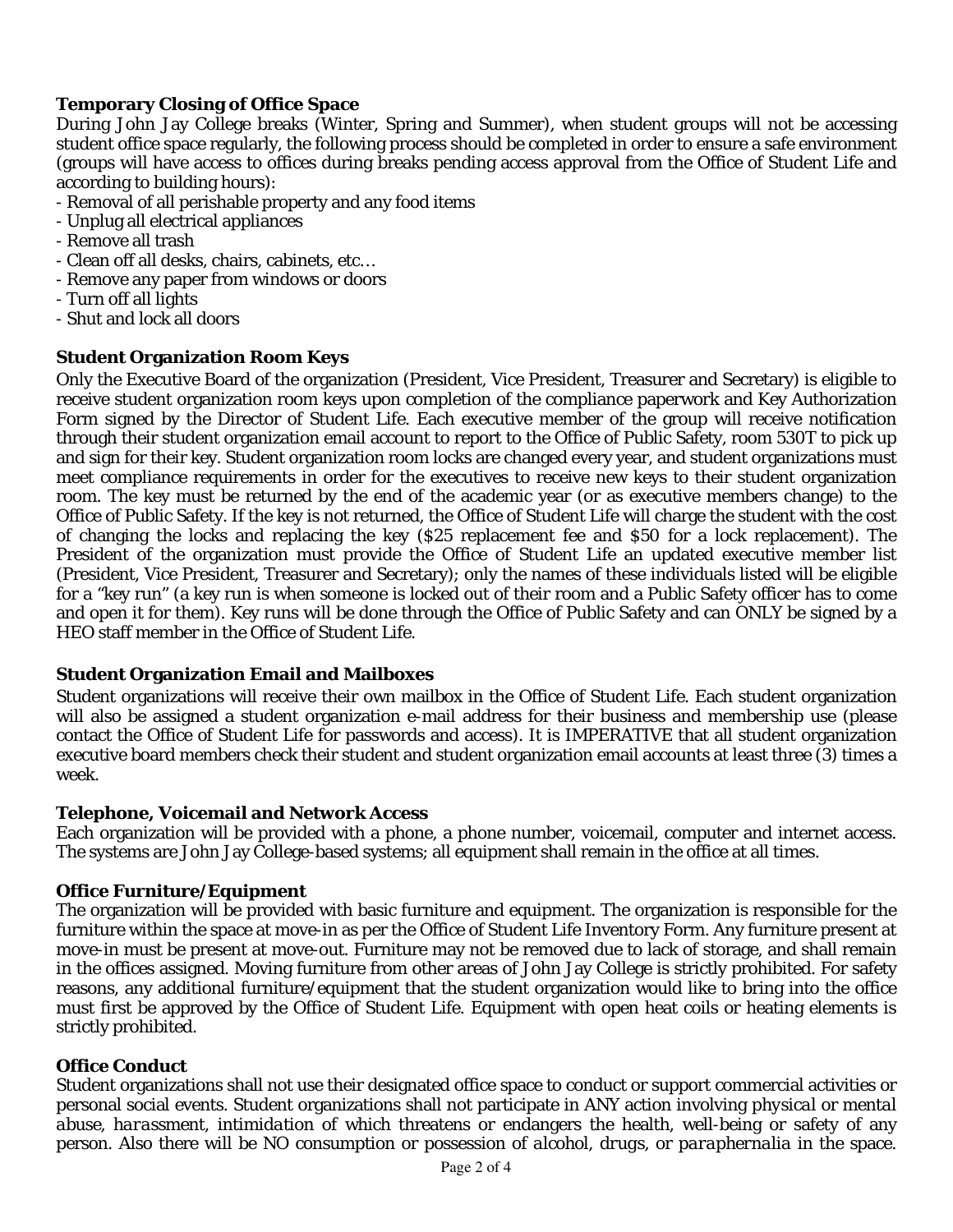Student organization members will NOT engage in any behavior that could be considered as *sexual*, *obscene*, or *abusive*. In conclusion, the possession of any *firearms*, *weapons* or *other dangerous instruments* are not allowed.

# **Solicitation and Visitation**

Hosting outside visitors in your office space may be permitted as long as the activity is congruent with the intended purpose of the organization. Door-to-door solicitation by outside vendors is prohibited. Every guest/visitor is subject to College rules and regulations. Hosts of guests will duly be held responsible for the guests that they bring.

### **Office Care and Maintenance**

The members of the organization will be held responsible for the cleanliness of the office space ensuring proper maintenance and safety of the space at all times. If furniture and/or other items in the office are damaged or require maintenance, notify the Office of Student Life for a work order to be issued. Notification should be done within a week of the first observation of the issue. If there is a facilities or technical issue within the office (i.e. light bulb out, electricity not working, computer issues, etc.) an email request for maintenance must be submitted to the Office of Student Life. Custodial staff will empty trash everyday as long as you place your garbage cans outside of your student organization room door. The custodial staff is not expected to clean your office space.

### **Decorations**

Student organizations are permitted to decorate the office space to make it suitable to the needs of the organization and to encourage a positive environment for its members and guests. However, there can be no explicit, offensive or obscene language and/or pictures inside or outside the office space. Decorations and other items displayed within the space should not create a health, safety or sanitation hazard.

### **Food and Other Related Items**

Having food within the office space is acceptable. Students are responsible for cleaning up after themselves, removing all food waste and returning food service items to FOOD SERVICES. Alcohol and smoking in the office area is STRICTLY prohibited and will result in sanctions according to the John Jay College/CUNY Student Code of Conduct.

# **The Office Student Life shall provide office space ONLY to recognized student organizations for the following purposes:**

- To meet with their membership
- To plan and organize events
- For day to day activities related to the organization
- To post and maintain at least 10 office hours per week while classes are in session
- To maintain student organization correspondence to and from the Office of Student Life via email, voicemail, and mailboxes.
- 1. Failure of any student organization to abide by the student organization room policies, procedures and guidelines contract will result in the loss of office use privileges. The Office of Student Life has complete authority to REMOVE any student organization from any office at any time.
- 2. All office assignments are conditional upon the following principles:
	- The group must be certified and meet compliance
	- The group continues its active status
	- The assigned student organization offices are maintained in good order
	- The group must agree to share space with 1 or 2 other organizations
	- All rules and regulations of the College are followed by the group assigned to this space
- 3. Office assignments, although renewable, are not permanent.
- 4. Operating hours of John Jay College are 7:00am 11:00pm